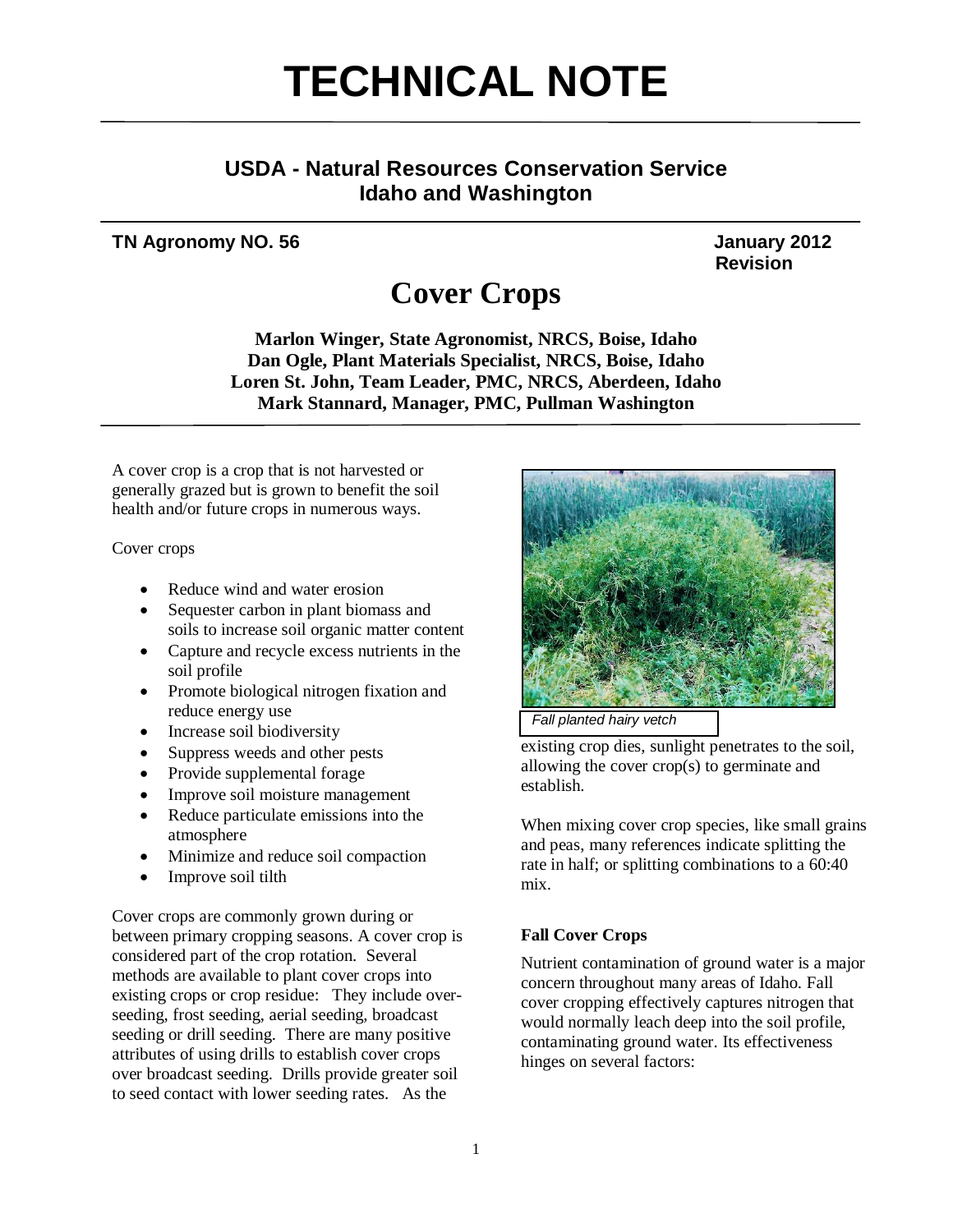First, the cover must be seeded as soon as possible after the preceding crop is harvested because growing degree days are the most limiting factor for fall cover crop growth. This is especially important for sudangrass as the first frost of the season will kill the crop. Cereal grains and mustards are usually very tolerant of cool fall temperatures.

• Second, soil incorporation of the cover crop should be delayed until spring. Spring incorporation allows over-wintered cover to continue nitrogen capture up until incorporation and prevents loss of nitrogen caused by fall-winter decomposition of the cover crop.

 Lastly, producers must be made aware of the economic benefit of fall cover cropping.

The literature often documents above ground biomass produced but research is limited on the amount of actual nitrogen available for the following crop. Most of the literature recognizes about 50% of the nitrogen in the above ground biomass as being available for the next crop. There is the ability to fix or capture as much as 125 lbs-nitrogen/acre in above ground forage. The literature generally does not report contribution of the root mass, although we know there is biomass and nutrients in the root system. If 50% of the nitrogen is available the first year then about 60 pounds of nitrogen can translate into a fertilizer savings worth roughly \$35.00/acre for the following crop. These values are only estimates and a good soil testing program can help the producer fine tune the nutrient management plan.

#### **Brassicas as Cover Crops**

There are numerous brassicas that grow well throughout Idaho. Turnips, mustards, rapeseed, and camelina are a few examples. The brassicas are excellent cover crops for several reasons. They tend to be small seeded and do not require deep seed placement for establishment. This enables the use of aircraft to efficiently seed a large number of acres. Approximately 5 pounds of turnip seed will seed an acre. Wheat, in comparison, will require 90 pounds and the seed should be placed 2-3 inches deep. Mustards contain glucosinolate, a compound that gives the seed its "hotness". This compound can suppress nematodes in potato fields. In order to release the compound into the soil, the mustard cover crop must be either mowed or crushed, and then incorporated into the soil. This process is known as biofumigation and it is in practice in Southern Idaho and Central Washington potato fields.

#### **Legumes as Cover Crops**



*Fall planted mustard used as a biofumigant.* 



*Rhizobium nodules on pea roots.* 

Legume crops fix atmospheric nitrogen into a form plants and microorganisms can use. In areas with nitrogen ground water problems, both legume and non-legume species can recycle existing soil nitrogen and reduce the risk of excess nitrogen leaching into ground water. Only particular strains of rhizobium provide optimum nitrogen production for each group of legumes.

Rhizobium is purchased by type or legume group. If seed is not inoculated when purchased, coat the seed with condensed milk, soda pop, or a commercial sticking agent to help the Rhizobium stick to the seeds. *See Idaho Plant Materials Technical Note No. 26 for additional information on nitrogen fixation and Rhizobium.*

Incorporating cover crops will aid in the amount of nitrogen kept in the system. Many no-till operations kill the cover crop with herbicides or rollers and plant the following crop into the cover crop residue.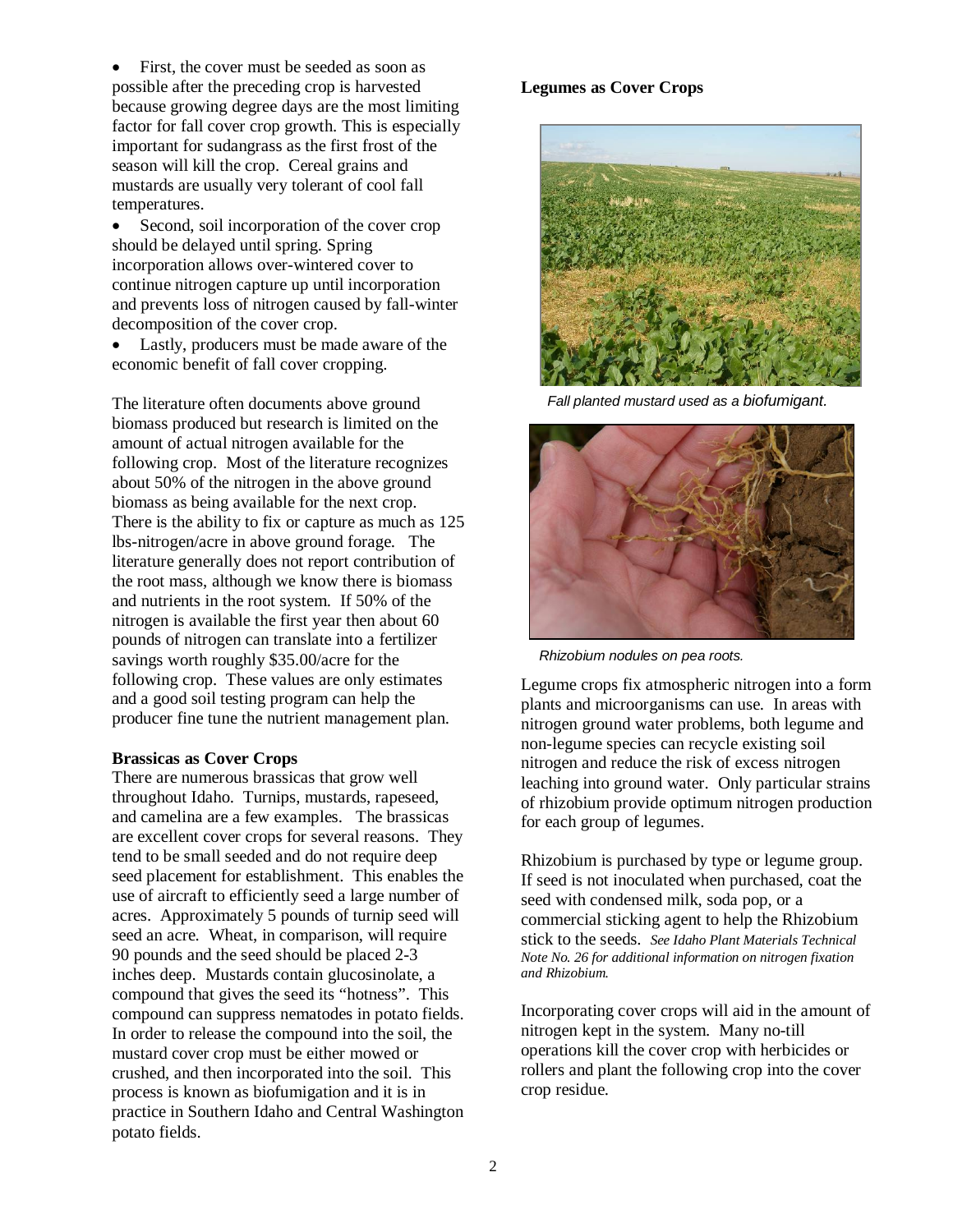|  |  |  | Legume cover crop species with associated agronomic data |  |
|--|--|--|----------------------------------------------------------|--|
|  |  |  |                                                          |  |

| <b>Species</b>    | Life Cycle | Potential  | Seeding   | Seeding     | $%$ N in             | Rhizobium     |
|-------------------|------------|------------|-----------|-------------|----------------------|---------------|
|                   |            | Fixed      | Rate      | Depth       | above                | Inoculant     |
| <b>Legumes</b>    |            | Nitrogen   | (lbs/A)   | (inches)    | ground               | Type          |
|                   |            | (lbs/A)    |           |             | biomass <sup>^</sup> |               |
| Annual medic      | <b>SA</b>  | $40 - 100$ | $10-20$   | $1/4 - 1/2$ | 1.2                  | A             |
| Berseem clover    | <b>SA</b>  | 60-90      | $10 - 20$ | $1/4 - 1/2$ | 2.6                  | $\mathbb{R}$  |
| Crimson clover    | <b>SA</b>  | $50 - 60$  | $10-20$   | $1/4 - 1/2$ | $2.4 - 3$            | $\mathbf R$   |
| Austrian peas     | SA/WA      | 30-100     | 70-120    | $1 - 2$     | $3-4$                | $\mathcal{C}$ |
| Hairy vetch       | <b>WA</b>  | 60-180     | $30 - 60$ | $1/2 - 3/4$ | 4                    | $\mathcal{C}$ |
| Sweetclover       | B          | 70-90      | $4 - 10$  | $1/4 - 1/2$ | $2 - 3$              | A             |
| Alfalfa           | P          | $50-150$   | $10-20$   | $1/4 - 1/2$ | 3.3                  | A             |
| White clover      | P          | 60-100     | $4 - 8$   | $1/4 - 1/2$ | $2 - 4$              | B             |
| Medium red clover | P          | 60-70      | $6 - 12$  | $1/4 - 1/2$ | $2 - 3$              | B             |
| Alsike clover     | P          | 60-70      | $3-6$     | $1/4 - 1/2$ | $2 - 3$              | B             |

Notes:

Life cycles:  $P =$  perennial,  $WA =$  winter annual,  $SA =$  summer annual,  $B =$  biennial

Nitrogen values vary depending on cover crop densities and date of planting

^ % Nitrogen estimates from: University of California, Sustainable Agriculture Research and Education Program. Cover Crop Resource Page and USDA Plant Data Base

#### **Non-Legume cover crop species with associated agronomic data**

| <b>Species</b>      | <b>Life Cycle</b> | <b>Seeding</b><br>Rate<br>(lbs/A) | <b>Seeding Depth</b><br>(inches) | % Nitrogen in above<br>ground biomass^ |
|---------------------|-------------------|-----------------------------------|----------------------------------|----------------------------------------|
| <b>Buckwheat</b>    | SА                | $35 - 70$                         | $1/4 - 1/2$                      | 1.3                                    |
| Forage turnips      | <b>SA</b>         | $3-5$                             | $1/4 - 1/2$                      | 3.3 leaf, 1.6 root                     |
| Forage radish       | <b>SA</b>         | $12 - 25$                         | $1/4 - 1/2$                      | $1.6$ root                             |
| Oilseed radish      | <b>SA</b>         | $12 - 25$                         | $1/4 - 1/2$                      | 3.8 leaf, 2.5 root                     |
| Mustards (White)    | <b>SA</b>         | $8-16$                            | $1/4 - 1/2$                      | $2.8 - 3.5$                            |
| Mustards (Oriental) | <b>SA</b>         | $8-16$                            | $1/4 - 1/2$                      | $2.8 - 3.5$                            |
| Canola / Rape       | SA/WA             | $8-16$                            | $1/4 - 1/2$                      | 1.3                                    |
| Annual ryegrass     | SА                | $15 - 30$                         | $1/4 - 1/2$                      | 1.3                                    |
| Barley              | SA/WA             | 50-100                            | $1 - 2$                          | $1 - 2$                                |
| Rye, Annual         | SA/WA             | N/A                               | Not Recommended                  |                                        |
| Triticale           | SA/WA             | 60-120                            | $1 - 2$                          | $1-2$                                  |
| Wheat               | SA/WA             | 60-120                            | $1 - 2$                          | $1-2$                                  |
| Oats                | SA                | 50-100                            | $1 - 2$                          | $1-2$                                  |
| Sudangrass          | SА                | $35 - 70$                         | $1 - 2$                          | 1.5                                    |

Notes:

Life cycles:  $P =$  perennial,  $WA =$  winter annual,  $SA =$  summer annual,  $B =$  biennial

^ % Nitrogen estimates from: *University of California Sustainable Agriculture Research and Education Program. Cover Crop Resource Page and USDA Plant Data Base*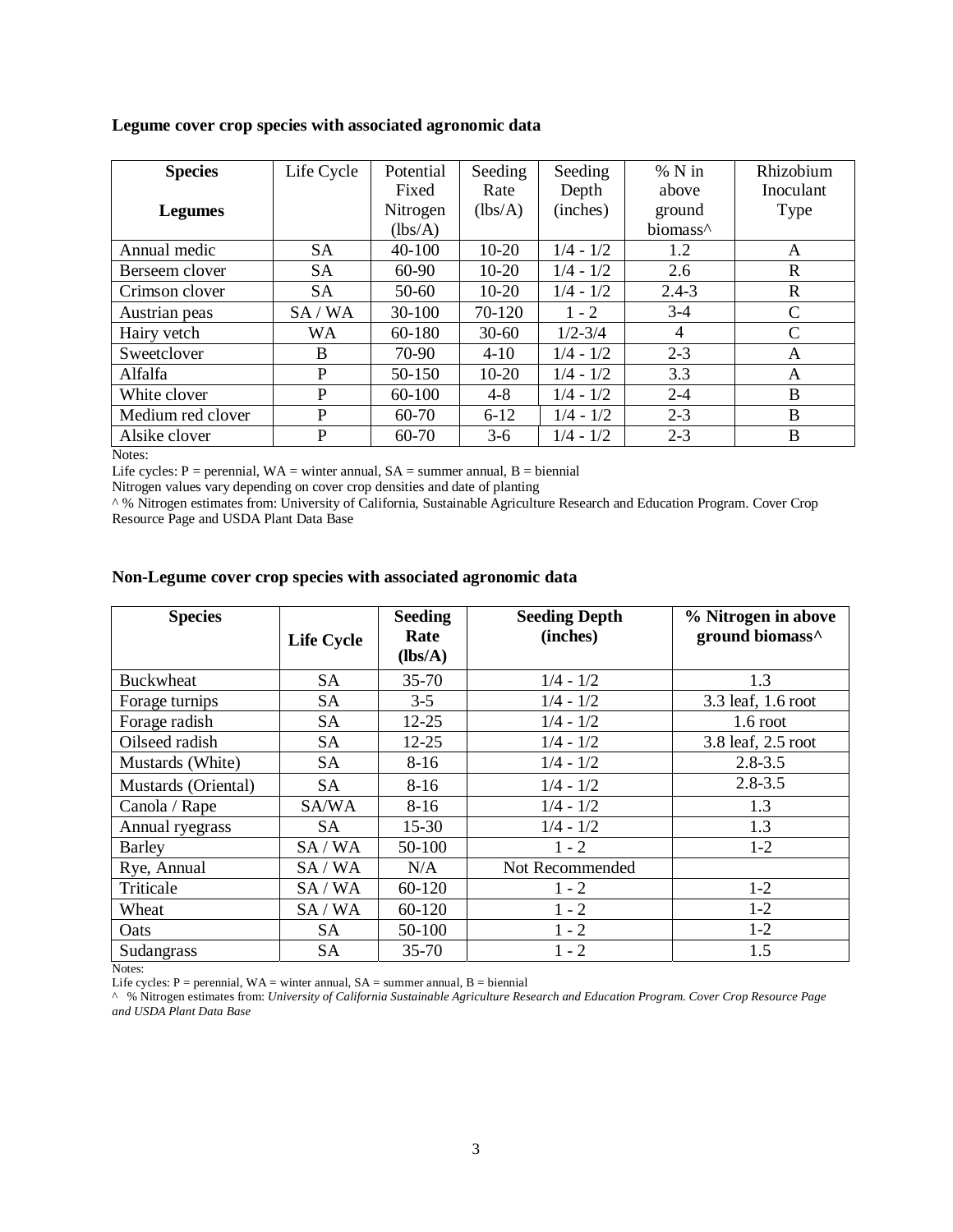## **Cover Crop Mixes**

Soil microorganisms are responsible for decomposing organic matter and releasing plant available nutrients. A diversity of plant carbohydrates is required to support the assortment of soil microorganisms that live in the soil. Scientists and Conservationists have observed that to achieve a high level of diversity below ground (soil food web) you need diversity above ground (plants).

When considering the diversity in your crop rotation, a producer has a great opportunity to add diversity with the cover crops seeded. The tables below provide some examples of diverse cover crop mixes for both cool season and warm season mixes. Producers in North Dakota have had great success with these types of mixes.

| <b>COOL SEASUIL COVEL CLOP IVILY</b> |         |                         |          |  |  |  |
|--------------------------------------|---------|-------------------------|----------|--|--|--|
| Species                              | Seeding | $\frac{\$}{\text{1bs}}$ | \$ Cost  |  |  |  |
|                                      | Rate    | estimated               | $/$ Acre |  |  |  |
| <b>Barley</b>                        | 10      | 0.2                     | 2        |  |  |  |
| Pea                                  | 15      | 0.35                    | 5.25     |  |  |  |
| Lentil                               | 5.      | 0.25                    | 1.25     |  |  |  |
| Turnip                               | 1       | 1.5                     | 1.5      |  |  |  |
| Radish                               | 2       | 1.5                     | 3        |  |  |  |
| Vetch                                | 3       | 1.2                     | 3.6      |  |  |  |
| Rape                                 | 1       | 0.2                     | 0.2      |  |  |  |
| Oat                                  | 5       | 0.2                     | 1.0      |  |  |  |
| Clover                               |         | 1.6                     | 1.6      |  |  |  |
| <b>TOTAL</b>                         | 43      |                         | \$19.4   |  |  |  |

# **Cool Season Cover Crop Mix**

#### **Warm Season Cover Crop Mix**

| Species      | Seeding                     | $\frac{\$}{\text{1bs}}$ | \$ Cost |
|--------------|-----------------------------|-------------------------|---------|
|              | Rate                        | estimated               | /Acre   |
| Pearl Millet |                             | 0.74                    | .74     |
| Proso Millet | $\overline{2}$              | 0.25                    | 0.5     |
| Sudan grass  | 4                           | 0.45                    | 1.8     |
| Sunflower    | 1                           | 4.0                     | 4       |
| Radish       | $\mathcal{D}_{\mathcal{A}}$ | 1.5                     | 3       |
| Turnip       |                             | 1.5                     | 1.5     |
| Pea          | 15                          | 0.35                    | 5.25    |
| Vetch        | 5                           | 1.2                     | 6       |
| Clover       |                             | 1.6                     | 1.6     |
| <b>TOTAL</b> | 32                          |                         | \$24.39 |



3 way mix, Peas, Vetch, Oats, Emmett, ID

#### **Warm Season North Dakota Cover Crop Mix**

| Species             | Seeding | $\frac{\$}{\text{1bs}}$ | \$ Cost |
|---------------------|---------|-------------------------|---------|
|                     | Rate    | estimated               | /Acre   |
| Oat / Pea           | 10      | .3                      | 3       |
| Proso Millet        | 8       | .28                     | 2.24    |
| Sudan grass         | 4       | 0.36                    | 1.44    |
| Soybean             | 10      | .45                     | 4.5     |
| <b>Sweet Clover</b> | 2       | 1.6                     | 3.2     |
| Turnip              | 2       | 1.6                     | 3.2     |
| Radish              | 2       | 1.7                     | 3.4     |
| <b>TOTAL</b>        | 38      |                         | \$21.20 |
|                     |         |                         |         |



Warm / Full Season Cover Crop Mix, N. Dakota



Warm / Full Season Cover Crop Mix, N. Dakota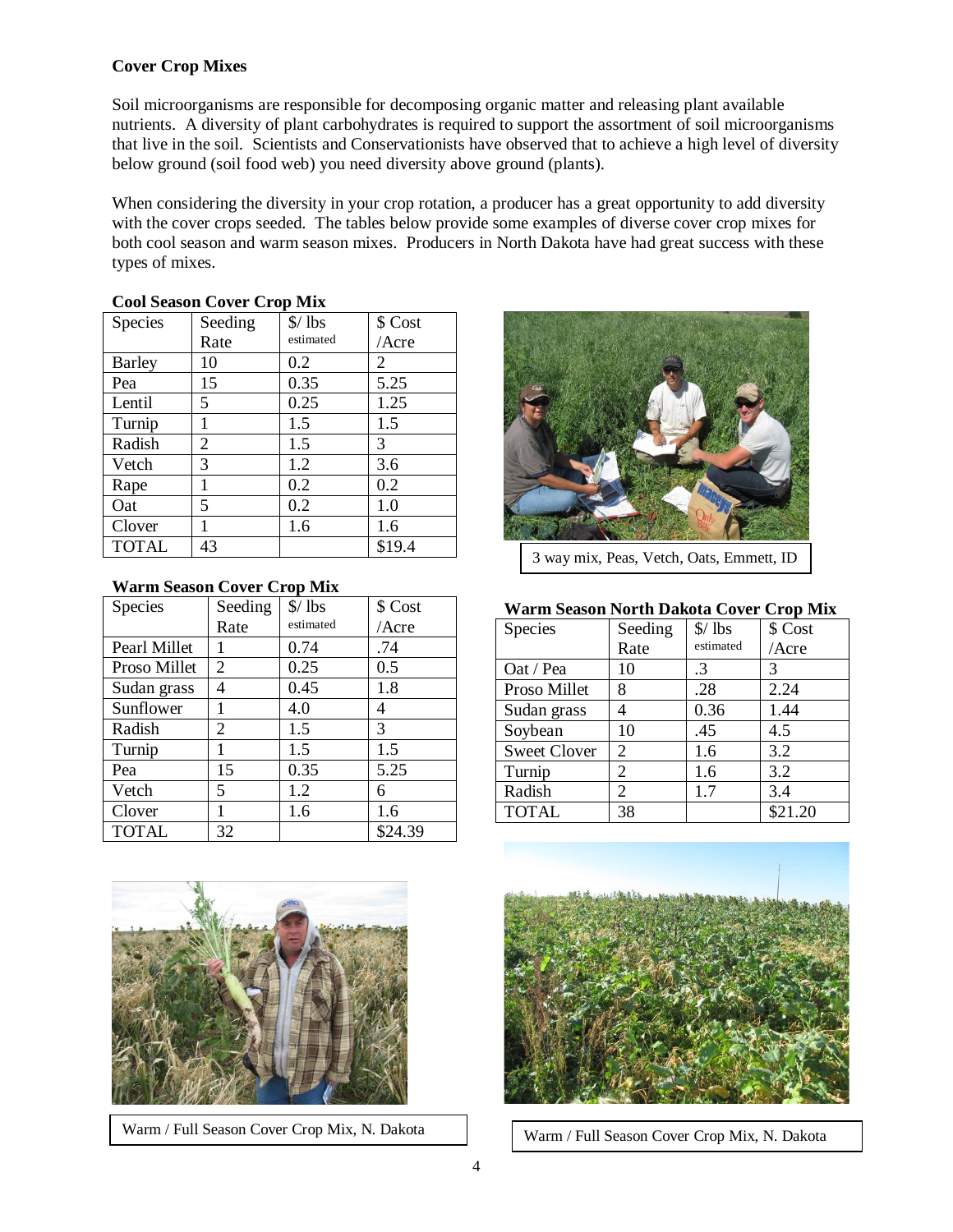**Recycling nitrogen and reducing losses** (From: NRCS WA, Agronomy Technical Note #9,10,14 M. Stannard et.al.)

An important benefit of cover crops is their ability to recycle nitrogen and reduce leaching losses. Wagger and Mengel (1988) reported that wheat or rye cover crops following corn generally retained 10 to 90 lbs/ac of soil nitrogen that would otherwise be available for leaching. Shipley et al. (1992) reported that 10 to 45% of the nitrogen fertilizer was retained in rye, annual ryegrass, and hairy vetch cover crops which were planted following harvest of corn. Furthermore, these three cover crops were more efficient than resident weeds at taking up nitrogen. While fall cover crops generally reduce nitrate leaching, cover crop residues can increase nitrate leaching if decomposition of cover residues is rapid and coupled with excessive rainfall or over-irrigation (Miller et al., 1994).

Fall cover crops have been used in California to improve the nitrogen supply in soil. Annual legumes seeded in October have contributed in excess of 200 lbs N/ac/yr by March in a study conducted at Davis, CA (Miller, 1990). The accumulated nitrogen is largely held in the top growth and released after plow down. Annual legumes will use residual nitrogen as well as fix nitrogen and may be an excellent early fall cover crop for the Pacific Northwest. However, most annual legumes have exhibited slow growth in cool temperatures in trials conducted in the Pacific Northwest.

Corn and potatoes are two important crops grown in the Pacific Northwest. Neither of these crops utilize large amounts of nitrogen late in development (Hammond, 1992; Thornton et al. 1997). Low utilization coupled with decomposition of postharvest residues can result in a large pool of residual nitrogen remaining in the soil. A 1993-1994 cover crop following sweet corn planted near Plymouth, WA, showed that the cover crops accumulated 29 to 125 lbs N/ac in the above-ground portion (Weinert et al., 1995). The cover crops were seeded in late August and were either allowed to over-winter or were incorporated in late fall. Spring incorporated cover crops that over-wintered accumulated between 100 and 125 lbs N/ac. Spring incorporation of the over-wintered cover crop maintained the nitrogen in the upper



*Forage radish used to relieve soil* 

profile, and nitrogen was released for up to 60 days after incorporation. Nitrate movement below 2 feet was reduced in the soil below overwintering/spring plowed cover crops, compared to fallow ground and fall incorporated cover. Fall incorporated cover crops fared somewhat poorly and approximately 75 lbs N/ac escaped deep into the soil profile. Postponing fall incorporation would probably reduce decomposition and release of nitrogen into the soil. Potatoes were planted into the field at the end of the study and none of the cover crop treatments effected tuber yield or quality. Planting potatoes 2-3 weeks after incorporation ensures adequate time for the biomass to begin decomposition. Decomposition is needed to release the nitrogen and prevent difficulties with potato planting operations.

A series of fall cover crop studies conducted near George, WA evaluated growth and nitrogen capture. Results of a planting date study showed that seedings made in the first week of September produced between 0.4 to 2.2 tons dry matter/ac by mid-November (Gillespie et al., 1998). Oats provided the most biomass production and winter-peas provided the least biomass production. Unseeded plots contained 119 lbs N/ac in the top 6 feet of soil. Nitrogen capture ranged from 57 to 91 lbs N/ac in the cover crop plots. In comparison, seedings made in early October produced at most 0.13 tons dry matter/ac on the same sampling date. Nitrogen capture was negligible for the October seeded cover crops because they failed to acquire much growth beyond the 2-leaf stage and root development was minimal. A concurrent study evaluated whether surface applied nitrogen fertilizer would stimulate fall growth and overall plant vigor. Results showed that applying nitrogen did not improve fall above-ground growth (Gillespie et al., 1998). The limiting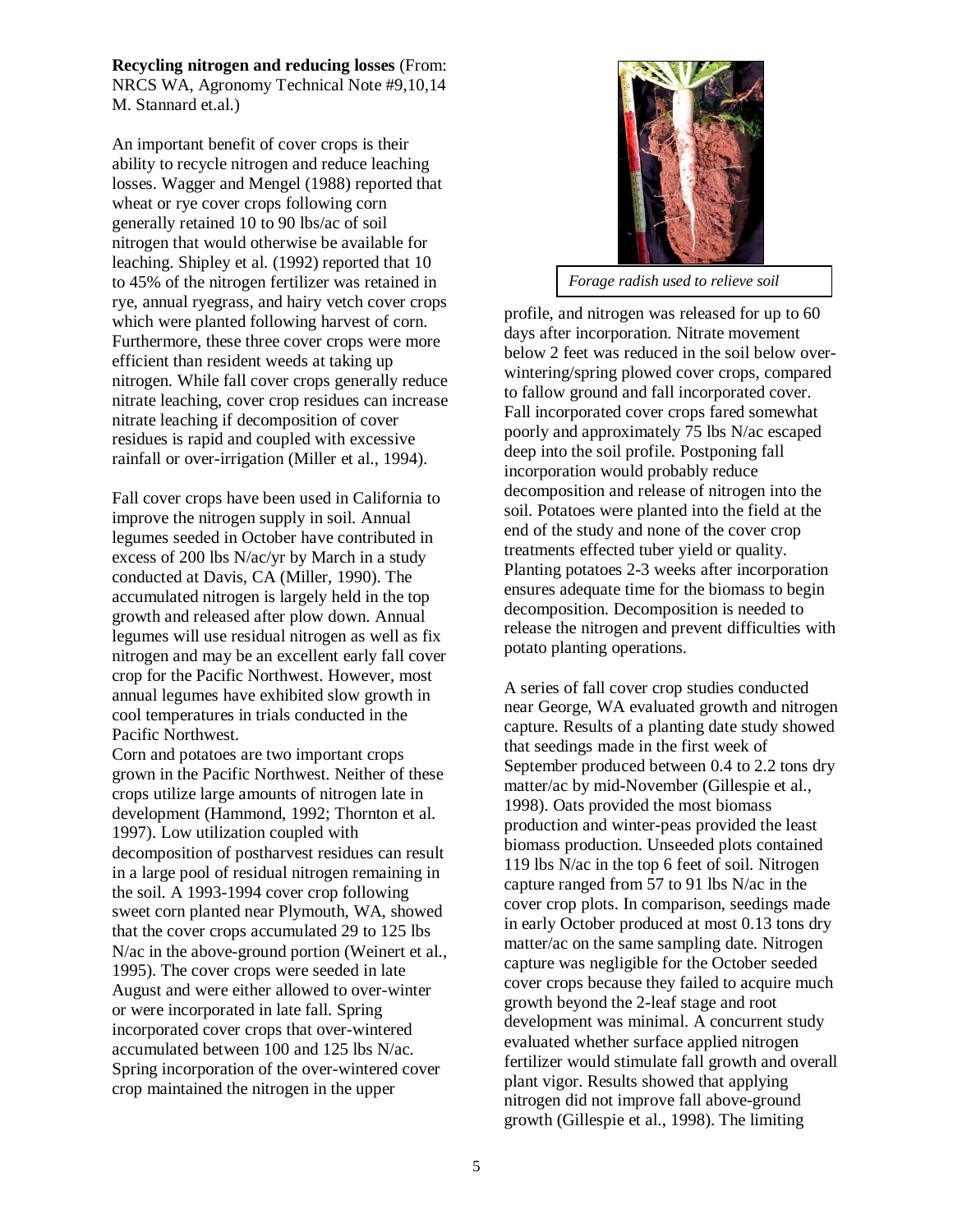factor for fall growth was not available nitrogen but rather growing degree days.



*Cover crop plots at the Pullman, WA, Plant Material Center*

Preliminary results of a study conducted by Brunty and Pan at the WSU Othello Agricultural Research and Extension Center showed a large accumulation of nitrogen occurring between 3 and 4 feet in bare ground in the spring.. Fall seeded "Aroostook" cereal rye and "Breaker" triticale captured the most nitrogen. "Greenwave" mustard did not over-winter. Much of the captured nitrogen in "Greenwave" was stored in the above-ground tissues. As these tissues decomposed in the spring, the nitrogen was released into the soil profile. "Stephens" winter wheat recovered much of the residual nitrogen but not as effectively as the other crops. Sudangrass failed to develop more than 2-leaves because the August 30 seeding date did not provide adequate growing degree days for

growth. However, sudangrass has performed very well in cover crop trials that were seeded the first week of August. (Management of Residual Nitrogen with Cover Crops, Ag Tech Note #9 Pullman ,WA)

Two sites were selected in central Washington for the 1995-1996 study. The first site was located near George on a sandy soil  $(I = 310,$ Water Holding Cap. 0.09"/inch). The previous crop, potatoes, was harvested a few days prior to planting the cover crop study. The second site was located at the Lind Dryland Experiment Station on a silt loam soil (I=56, Water Holding Cap. 0.23"/inch). The previous crop was barley. Sixteen cultivars were seeded at the George site on October 11, 1995 using a Hege 90 plot drill with 8-inch row spacing. Seeding rates were 80 lb/acre for the small grains, 98 lb/acre for the peas, and 18 lb/acre for the turnips. Seeding depth was 1.5-inches with the exception of the turnip which was seeded at 0.5-inch. The field was sprinkler irrigated the following day. The same 16 varieties plus 'Moro' winter wheat were seeded at Lind on October 12, 1995 using the same drill. Both sites were pre-irrigated. Each variety plot was 6'x 20' and replicated three times at each site. Growth data were collected during the fall and spring. A portion of each plot was clipped on 4/10/96 and 5/9/96 at George and Lind, respectively to estimate biomass production. *(*Late Fall Seeded Cover Crops Trial, Ag Technical Note No.8 Pullman, WA)

| <b>Variety</b>                | % Spring Ground<br>cover * |      | <b>Spring biomass Produced</b><br>$* *$ |      |
|-------------------------------|----------------------------|------|-----------------------------------------|------|
|                               | George                     | Lind | George                                  | Lind |
|                               | $\%$                       |      | Lbs/ acre                               |      |
| 'Stephens' Winter Wheat       | 81                         | 83   | 316                                     | 3221 |
| 'Celia' Winter Triticale      | 88                         | 82   | 310                                     | 4066 |
| 'Centurk' Winter Wheat        | 88                         | 87   | 394                                     | 3190 |
| 'Common' Austrian Winter Pea  | 27                         | 37   | 77                                      | 538  |
| 'Alpowa' Spring Wheat         | 86                         | 88   | 437                                     | 4265 |
| 'Breaker' Winter Triticale    | 93                         | 93   | 531                                     | 5307 |
| 'Dusty' Winter Wheat          | 72                         | 75   | 157                                     | 1258 |
| 'Granger' Austrian Winter Pea | 23                         | 45   | 60                                      | 444  |
| 'Parma' Winter Triticale      | 87                         | 87   | 439                                     | 4737 |
| 'Grey' Winter Oats            | 23                         | 28   | 34                                      | 548  |
| 'Hoody' Winter Barley         | 80                         | 80   | 3368                                    | 3368 |

# **Late fall seeded cover crop trial results planted October 11 &12 at George and Lind, WA**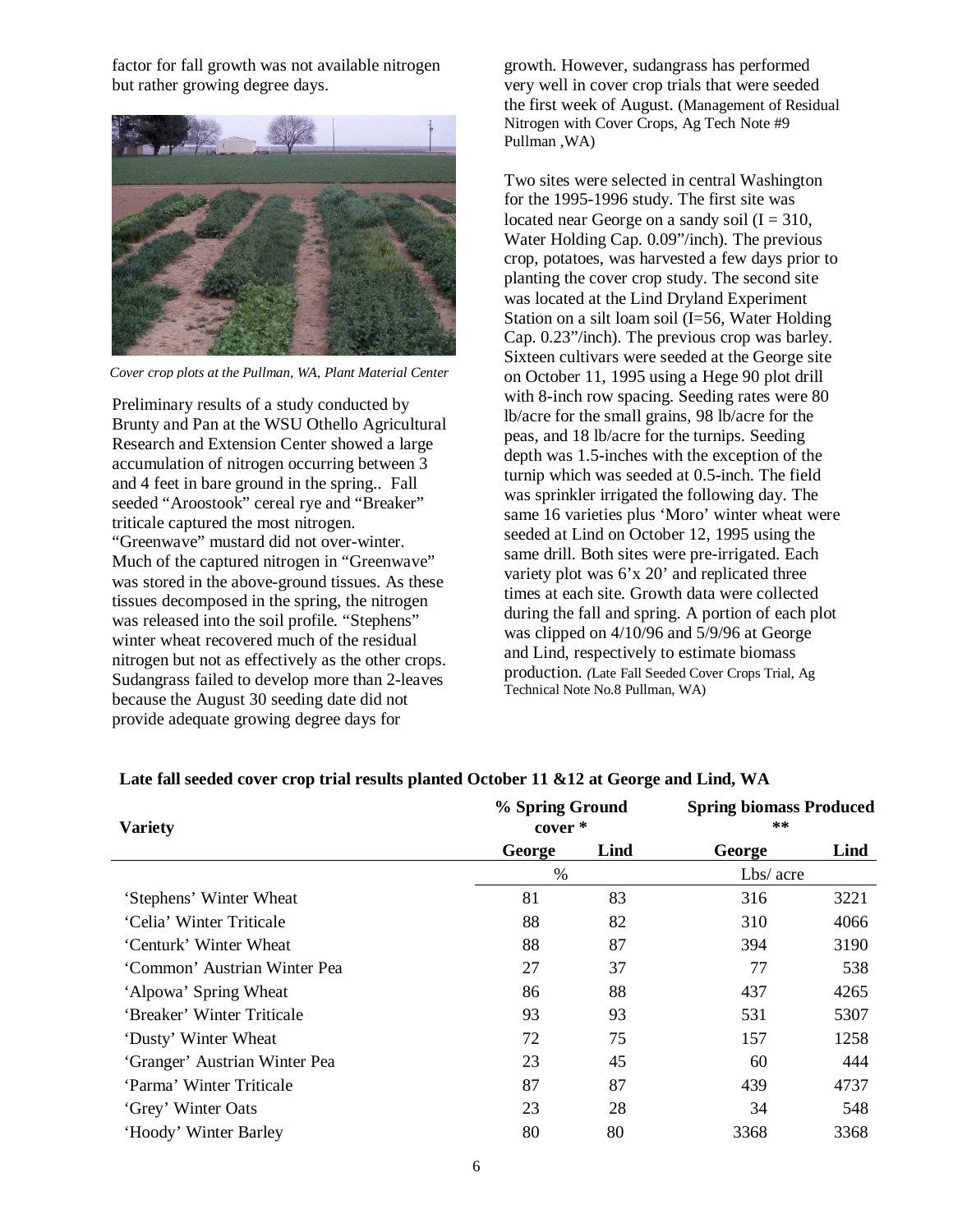| 'Norstar' Winter Wheat  | 78    | 83  | 1876  | 1876   |
|-------------------------|-------|-----|-------|--------|
| 'Penawawa' Spring wheat | 38    | 65  | 1478  | 1478   |
| 'Yamhill' Winter Wheat  | 78    | 80  | 2837  | 2837   |
| 'Moro' Winter Wheat     | $- -$ | 88  | 3165  | 3165   |
| LSD.05                  | 13.4  | 8.8 | 135.2 | 1047.8 |

\* Rated 4-3-96 at Lind, 4-8-96 at George

\*\* Clipped 4-10-96 at George , 5-9-96 at Lind

#### **Cover Crops - PMC Study - Aberdeen, Idaho**

In 1992, the Aberdeen Plant Materials Center conducted a screening trial of 115 accessions of cereals, legumes, broadleaf crops and perennial grasses. An early spring planting date (March 25), late spring planting date (June 3) and an early fall planting date (September 2) were made with all accessions. A late fall, non-replicated planting (October 20) of 13 grasses and cereals and 20 legumes and broadleaf accessions was also conducted. Nineteen accessions were planted in a complete randomized block design with 4 replications. The remaining accessions were planted as single plots for observational purposes. Due to the number of accessions in the study, seeding rates were standardized with large seed accessions planted at 20 seeds per linear foot; medium sized seed at 30 seeds per linear foot; and small sized seed at 40 seeds per linear foot. Accessions that require inoculation were inoculated just prior to planting. Plots were seeded with a Tye drill with double disk openers and 10 inch row spacing. Planting depth varied from 0.25 inches to 1.5 inches depending on accession. Plots were 14 feet wide by 33 feet long. At all planting dates except for

the late fall planting plots were irrigated to meet plant needs.

Stand emergence, plant height and canopy cover data were collected in addition to air-dry forage production from the spring planting dates. The early fall planting date did not include forage production data but included the other plant parameters. The late fall planting date was evaluated for stand emergence only. Following is a summary of the best performing accessions from each planting date in the replicated plots:



*1992 Cover crop plots at the Aberdeen PMC* 

| <b>Accession</b>             | <b>Stand Emergence</b><br>(1 best, 9 worst) | <b>Canopy cover</b><br>(percent) | <b>Weed Suppression</b><br>(1 best, 9 worst) | <b>Forage Production</b><br>(tons/ac dry) |
|------------------------------|---------------------------------------------|----------------------------------|----------------------------------------------|-------------------------------------------|
| <b>Early Spring Planting</b> |                                             |                                  |                                              |                                           |
| Civasto Turnip               | 1.0                                         | 94                               | 3.5                                          | 7.27                                      |
| Schuyler Barley              | 1.0                                         | 85                               | 2.5                                          | 4.49                                      |
| Seco Barley                  | 1.0                                         | 86                               | 2.3                                          | 4.37                                      |
| Owens Wheat                  | 1.0                                         | 78                               | 2.5                                          | 4.19                                      |
| <b>Late Spring Planting</b>  |                                             |                                  |                                              |                                           |
| Civasto Turnip               | 2.3                                         | 96                               | 1.8                                          | 7.77                                      |
| Field Corn                   | 4.5                                         | 85                               | 2.4                                          | 6.16                                      |
| Trudan 8 Sudangrass          | 3.3                                         | 85                               | 2.1                                          | 4.23                                      |
| Red Proso Millet             | 2.5                                         | 93                               | 1.5                                          | 4.21                                      |
| Austrian Pea                 | 3.4                                         | 90                               | 2.0                                          | 2.97                                      |
| <b>Early Fall Planting</b>   |                                             |                                  |                                              |                                           |
| Seco Barley                  | 1.8                                         | 88                               | 1.8                                          |                                           |
| Civasto Turnip               | 3.2                                         | 80                               | 2.8                                          |                                           |
| Schuyler Barley              | 1.3                                         | 78                               | 2.8                                          |                                           |
| Aroostock Rye                | 4.5                                         | 63                               | 5.0                                          |                                           |
| Regreen Wheatgrass           | 3.3                                         | 59                               | 4.8                                          |                                           |
| <b>Late Fall Planting</b>    |                                             |                                  |                                              |                                           |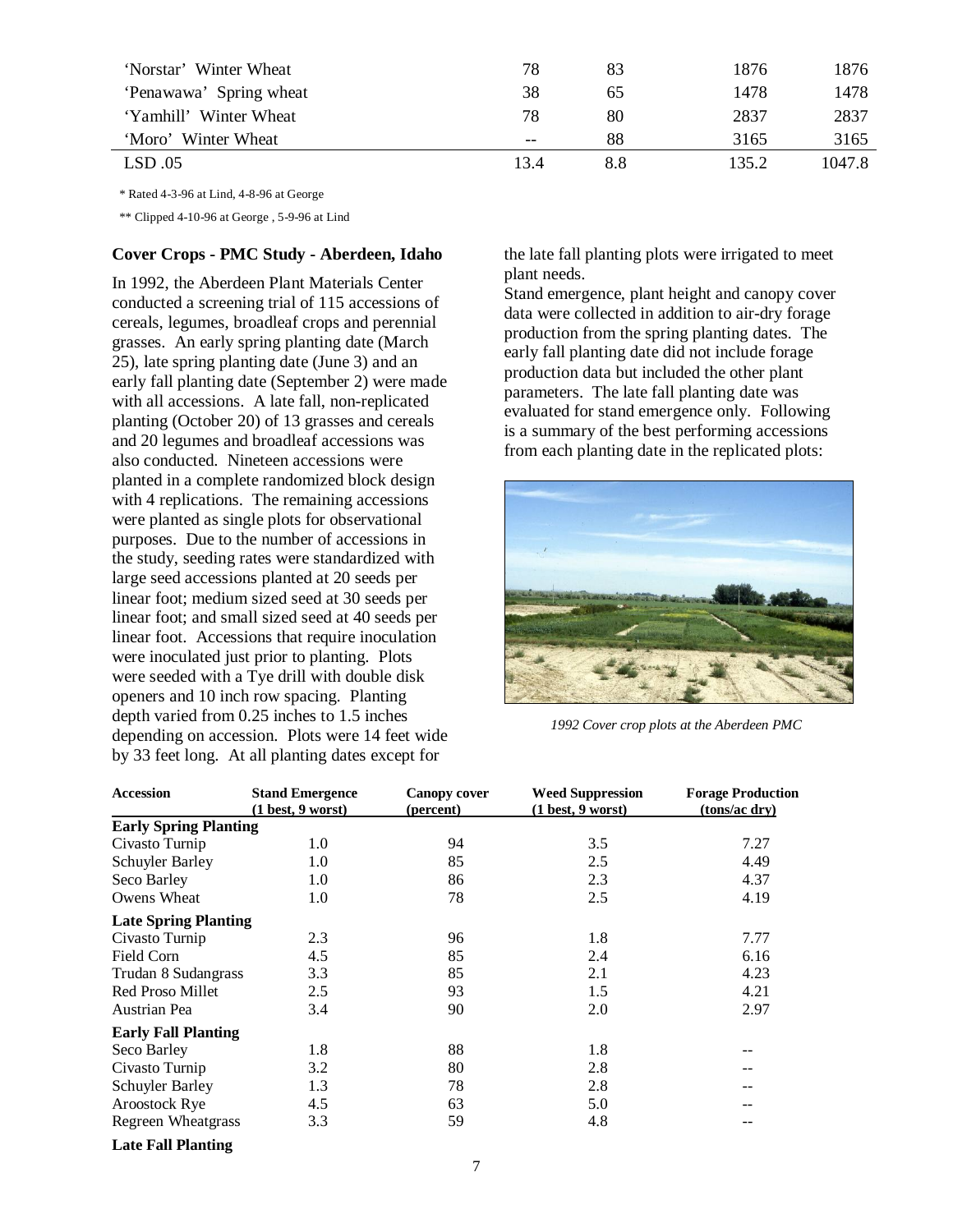| <b>Yellow Mustard</b> | 2.0 | --    | --    | $- -$ |
|-----------------------|-----|-------|-------|-------|
| <b>Tyfon Mustard</b>  |     | $- -$ | --    | $- -$ |
| Brown Mustard         | 4.0 | --    | $- -$ | $- -$ |
| Sparta Rape           | 4.O | $- -$ | --    | --    |
| Forage Star Turnip    | 4.0 | $- -$ | --    | --    |

Accessions from the non-replicated plots that show promise for cover crops include Humas Rape, Forage Star Turnip, Tyfon Mustard, Field Corn, Sun Wheat (*Helianthus spp.*), and Crystal Barley.

#### **Cover crop examples from other states**

Researchers in Michigan have adopted a corn system that includes a 10-inch band herbicide treatment followed by two cultivations. Cover crops are over-seeded at the second cultivation of the corn crop. Several cover crop species have been successfully established using this technique, including crimson clover, mammoth red clover, annual ryegrass, hairy vetch and a 60 percent red clover / 40 percent sweet clover mixture. Timing is very important to successfully establish a cover crop by overseeding. It is extremely important to seed when there is enough light to germinate and establish the cover crop, yet late enough so it will not compete with the corn crop for water, nutrients or light. (Cavigelli, 1998).



 *Cover crop mix (chickling vetch, lentils, cowpeas) no-tilled into wheat stubble* 

Research from the Dakota Lakes Research Farm in Pierre, South Dakota in 2008 reports planting a mix of chickling vetch, lentils, and cowpeas (black-eyed peas). All three are legumes that fix atmospheric nitrogen, but they perform best at different times of the year. By October 15, this



 *Cotton no-tilled into rolled rye cover crop, Alabama* 

mix produced 2.62 tons of forage per acre, containing 3.93% nitrogen or 206 pounds per acre. Another mix of forage radish, lentils, and chickling vetch were planted after irrigated wheat harvest. By October 15, they had produced 2.42 tons of forage per acre, containing 2.77% nitrogen or 134 pounds per acre.

USDA-ARS researchers in Auburn, Alabama have successfully demonstrated growing cereal rye as a cover crop. The rye is planted after the previous crop (soybeans) was harvested and allowed to grow and then rolled with a crimper/roller which kinks the stem in multiple places and kills the plant. After being rolled the rye produced a 4 inch matt virtually eliminating any weed competition. An in row subsoiler was used to relieve any compaction and then cotton was planted with a double disk planter with residue managers attached. A challenge in Idaho is having enough growing season to get the rye tall enough so the stem will kink when rolled.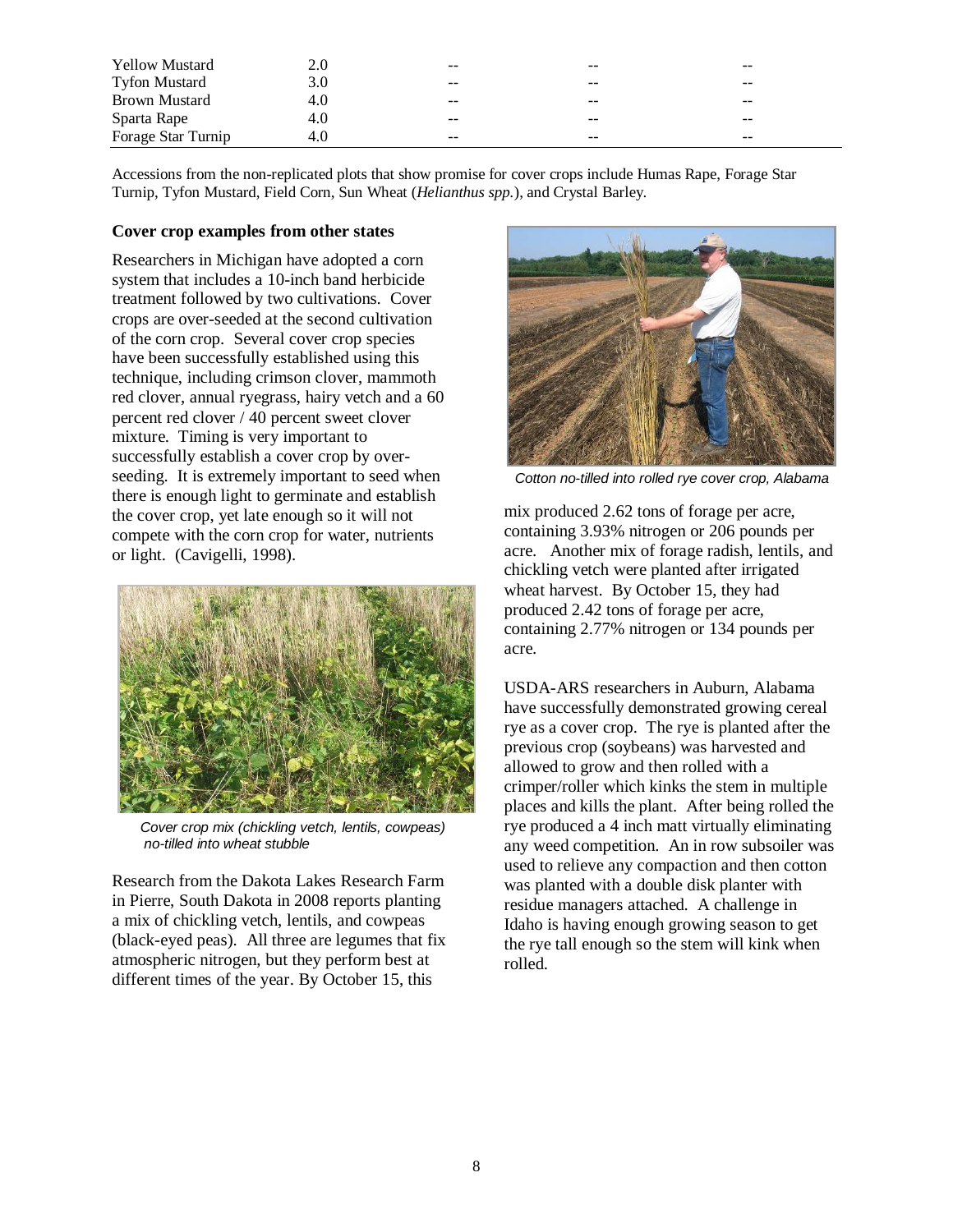#### **Estimating the Amount of Nitrogen (N) Scavenged by the Cover Crop**

In the book, Managing Cover Crops Profitability, Marianne Sarrantonio describes below a simple way to estimate nitrogen scavenged by cover corps. To do this, access the total yield of the cover crop and the percentage of nitrogen in the plants just before they die. To estimate yield, take cuttings from several areas in the field, dry and weigh them. Using a yardstick or metal frame of known dimensions (1 ft x 2 ft which equals 2 ft<sup>2</sup> works well) clip the plants at ground level within the known area. Dry them out in the sun for a few consecutive days, or use an oven at about 140 degrees F for 24 to 48 hours until they are "crunchy dry". Use the following equation to determine per-acre yield of dry matter:

#### **Yield (lbs) / acre = total weight for dried samples (lbs)**  $X = 43,560$  **sq ft # square feet you sampled 1 Acre**

While actually sampling is more accurate, you can estimate your yield from the height of your green manure crop and its percentage of groundcover. Use these estimators: At 100 percent ground cover and 6-inch height, most non-woody legumes will contain roughly 2,000 lbs/ A of dry matter. For each additional inch, add 150 lbs. For most small grains and other annual grasses, start with 2,000 lbs /A at 6 inches and 100 percent groundcover. Add 300 lbs for each additional inch and multiple by percentage of ground cover. A crop that is 18 inches tall and 100 % groundcover will weigh roughly:

6 inches  $= 2,000$  lbs 12 inches = 150 lbs /inch x  $12 = 1,800$  lbs  $Total = 3,800$  lbs

If the stand is less than 100% groundcover, multiply by the % of groundcover. Keep in mind that these are rough estimates to give you a quick guide for the productivity of your green manure. To know the exact % N in your plant tissue, you should send it to a lab for analysis. Testing is always a good idea, as it can help you refine your N estimates for subsequent growing seasons. Soil testing in the spring and fall provides trend data for N residual.

The following rules of thumb may help here: Annual legumes typically have between 3.5 and 4 percent N in their aboveground parts prior to flowering (for young plants use the higher end of the range), and 3 to 3.5 % after flowering. Most cover crop grasses contain 2 to 3 percent N before flowering and 1.5 to 2.5% after flowering. Other covers such as brassicas and buckwheat, will generally be similar to, or slightly below grasses in their N content (Clark, 2007).

#### Total N in cover crop (lbs  $/A$ ) = yield lbs/A x  $\%$ N

#### **To estimate what will be available to your crop this year, divide this quantity of N by:**

- 2, if the green manure will be conventionally tilled
- 4, if it will be left on the surface in a no-till system

Example: Wheat cover crop 18 inches tall 100% cover, conventionally tilled into the soil.

6 inches  $= 2,000$  lbs 6 inches = 300 lbs /inch x  $6 = 1,800$  lbs Total =  $3,800$  lbs

3,800 lbs /A x 0.03 N = 114 lbs of N / 2 = 57 lbs N available for current crop year.